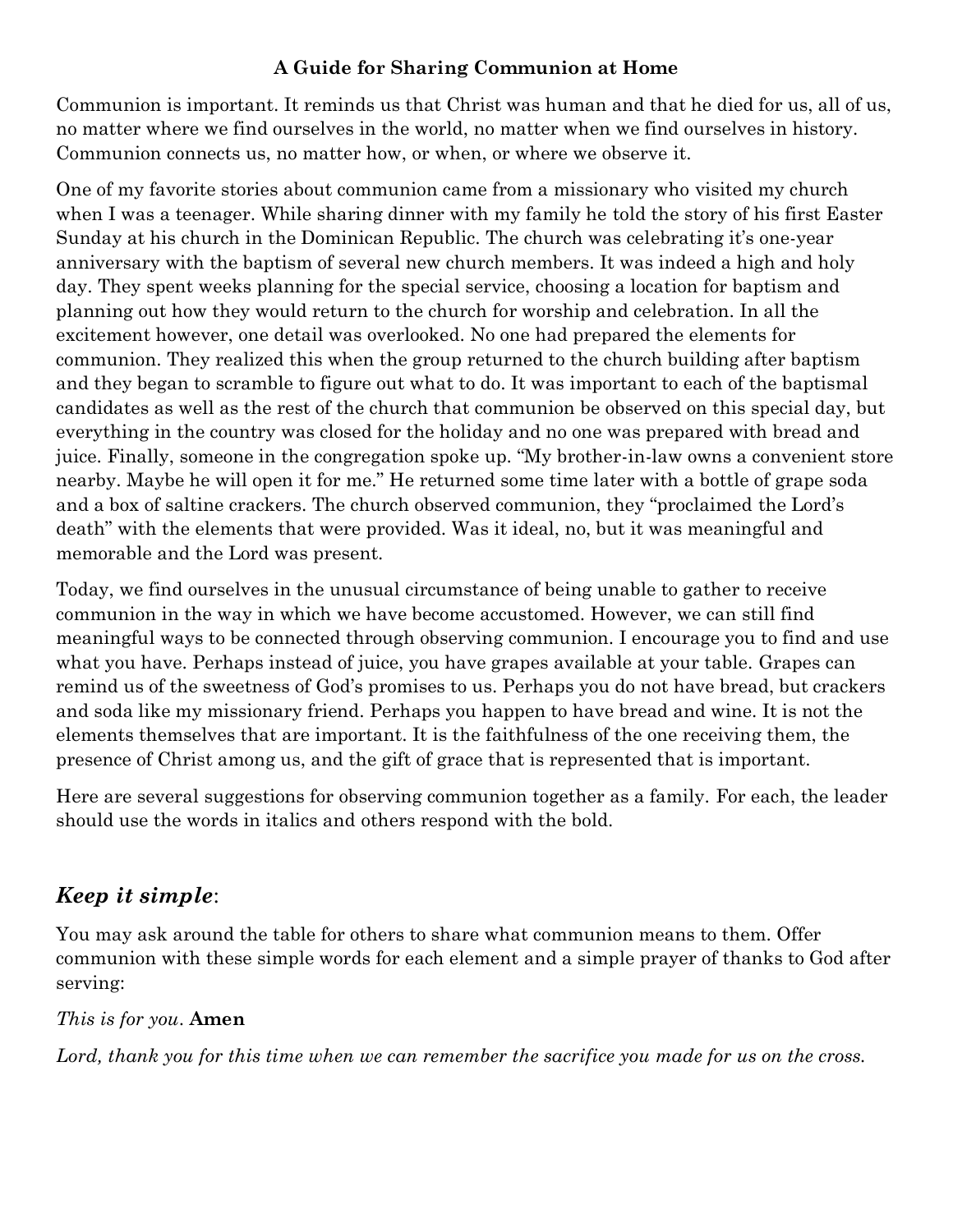# *More traditional*:

As you receive communion today, you may wish to use these familiar words read responsively as a family:

*The Lord be with you*.

### **And also with you.**

*Lift up your hearts.*

### **We lift them to the Lord**,

*It is right to give God thanks and praise.*

*The Lord Jesus took bread, and when he had given thanks, he broke it and said, this is my body, broken for you. In like manner he took the cup and when he had given thanks he said this cup is the new covenant in my blood, do this as often as you drink it in remembrance of me.* 

(while offering the bread*) Christ's body given for you*. **Thanks be to God.**

(while offering the cup) *The cup of love for you*. **Thanks be to God.**

# *Less formal, based on Hebrew tradition of questions and answers***:**

However, you may choose to use something less formal, especially if you are serving children. The Hebrew tradition of the Passover involved the youngest child asking questions to be answered by the adults present.

### **Why do we take this meal?**

*To remember and give God thanks and praise*

## **How do we give God thanks and praise?**

*By praying to him, obeying him, and passing the stories to our children and our children's children*

### **What do we remember?**

*That Jesus died for us*

*Jesus lifted up the bread after dinner and blessed it and said, "This is my body given for you." He did the same with the cup saying, "This is my blood, shed for you."* 

(breaking the bread) *This is for you*.

**Amen**

(sharing the cup) *This is for you*.

### **Amen**